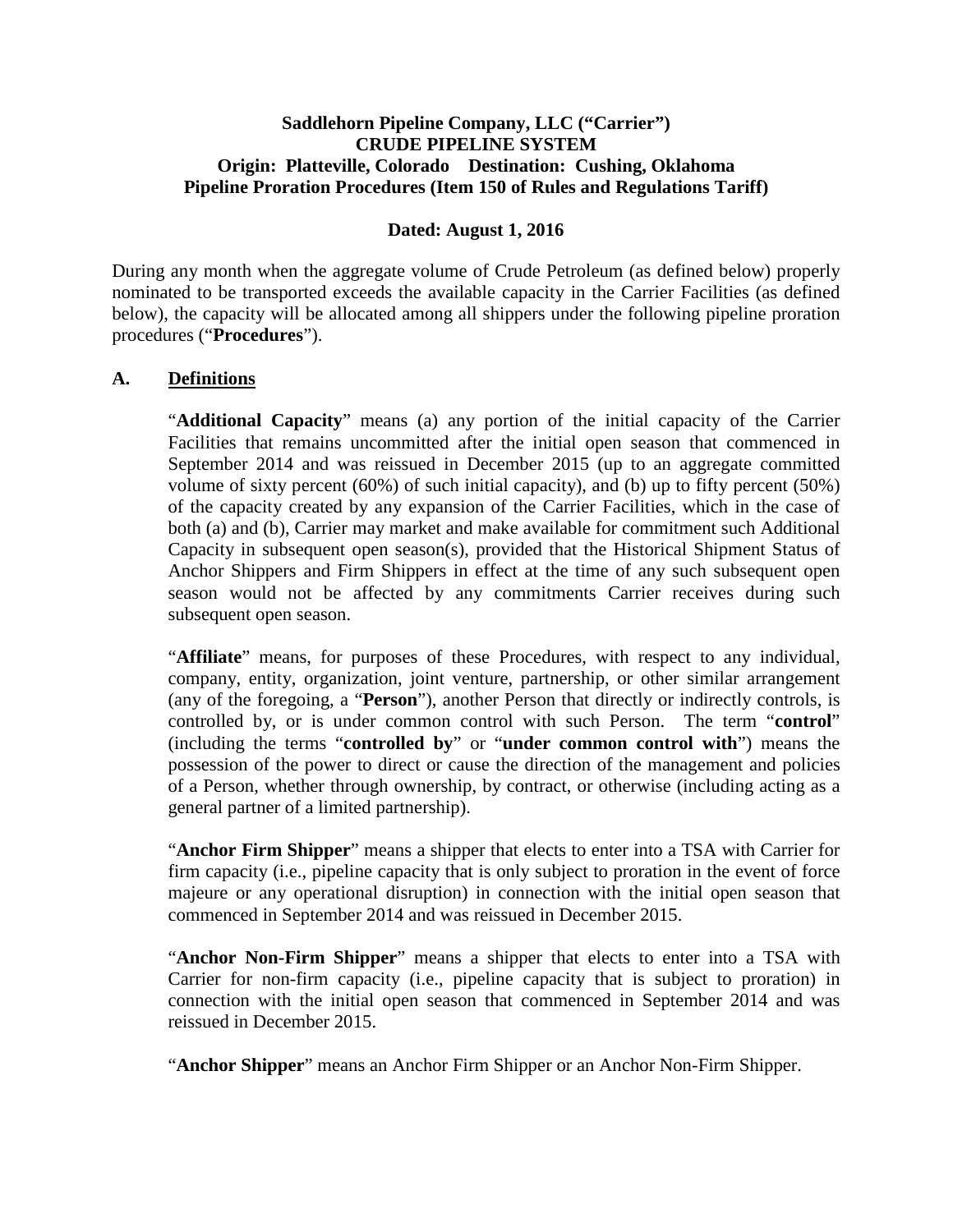"**Base Period**" means the twelve (12)-month period, beginning thirteen (13) months prior to the month being allocated (which excludes the month preceding the month of allocation).

"**Bpd**" means barrels per day.

"**Carrier Facilities**" means, collectively, the pipeline and the associated facilities and improvements, whether owned or leased by Carrier, to transport Crude Petroleum from the Origin to the Destination.

"**Committed Shipper**" means an Anchor Shipper, Firm Shipper, or Non-Firm Shipper.

"**Confirmed Capacity**" has the meaning set forth in Section E(4) below.

"**Cooperating Shipper**" means any shipper that (a) is an Affiliate of another shipper, or (b) acts in concert with, pursuant to the direction of, or in coordination with, another shipper, whether written or verbal, or (c) shares with another shipper: officers, managers, employees, street addresses, email addresses, telephone numbers, fax numbers, internet protocol addresses, or user information in Carrier's scheduling system.

"**Crude Petroleum**" has the meaning set forth in the Local Tariff.

"**Daily Volume Commitment**" means the daily volume commitment for a shipper set forth in its TSA.

"**Destination**" has the meaning set forth in the Local Tariff.

"**Firm Shipper**" means a shipper that elects to enter into a TSA with Carrier for firm capacity (i.e., pipeline capacity that is only subject to proration in the event of force majeure or any operational disruption) in connection with an open season for Additional Capacity.

"**Historical Shipment Status**" means (a) with respect to an individual shipper, the average of all Shipments (on a Bpd basis) by such shipper during the applicable Base Period; (b) with respect to an Anchor Non-Firm Shipper or a Non-Firm Shipper during its Initial Base Period, as determined pursuant to Section B.1. below; or (c) with respect to an Anchor Firm Shipper or Firm Shipper, as determined pursuant to Section B.2. below.

"**Incremental Barrels**" means any portion of an Anchor Firm Shipper's nomination for shipment on the Carrier Facilities in a proration month that exceeds its allocation of capacity after the application of the Allocation Method set forth below in Section C.

"**Initial Base Period**" means (a) with respect to Anchor Non-Firm Shippers, the first twelve (12)-month period beginning the first full month of operations after the Initial Service Commencement Date, and ending after the twelfth (12th) consecutive month of operations following the Initial Service Commencement Date; and (b) with respect to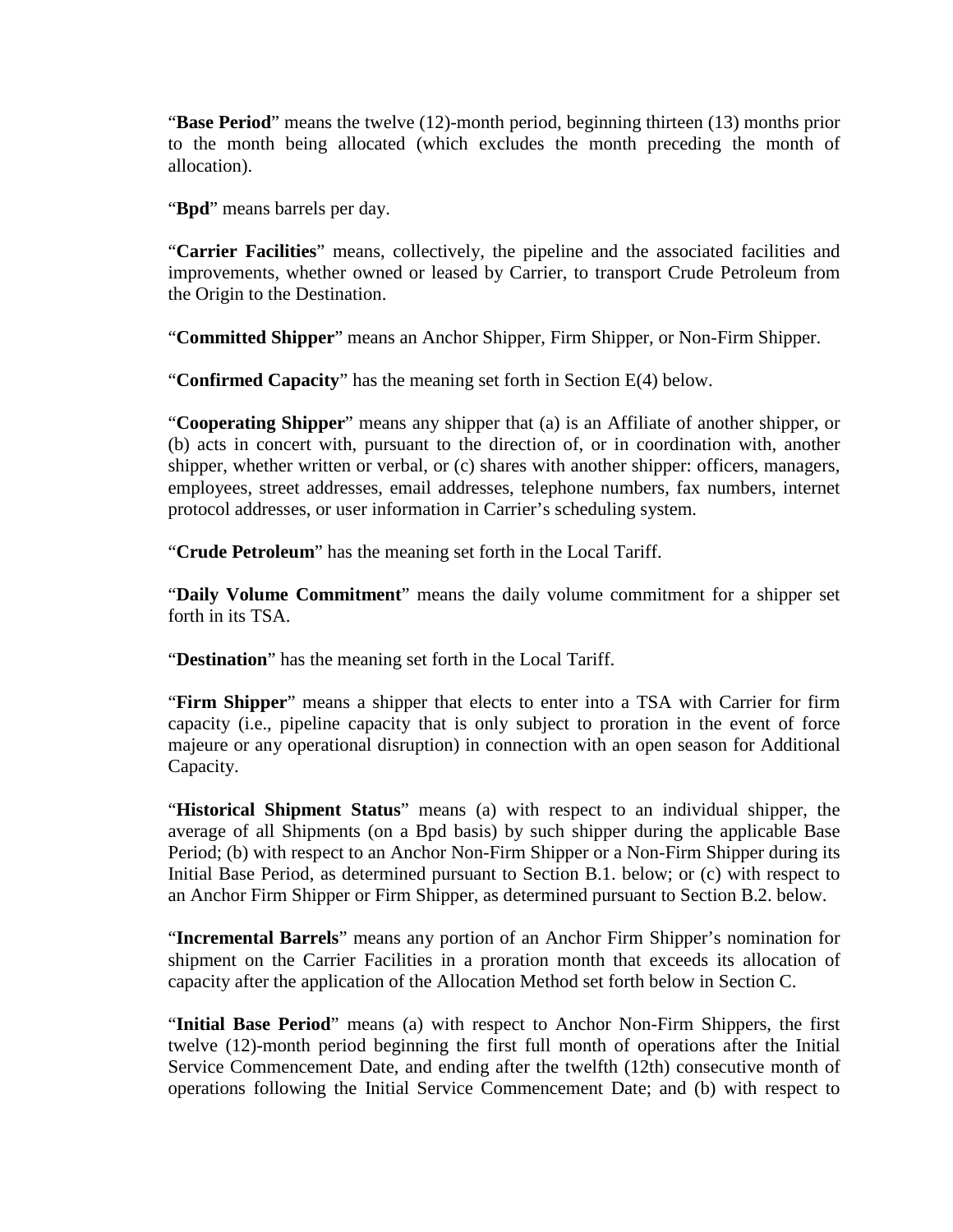Non-Firm Shippers, the first twelve (12)-month period beginning the first full month of operations after Carrier has notified all shippers that the Carrier Facilities are ready to commence commercial service on the Additional Capacity applicable to such Non-Firm Shippers with respect to the receipt, transportation and delivery of Crude Petroleum under all tariffs and any applicable TSAs (each, an "**Additional Capacity Service Commencement Date**"), and ending after the twelfth (12th) consecutive month of operations following any applicable Additional Capacity Service Commencement Date.

"**Initial Service Commencement Date**" means the date that Carrier has notified all shippers that the Carrier Facilities will be ready to commence commercial service on the initial capacity of the Carrier Facilities (attributable to the initial open season that commenced in September 2014 and was reissued in December 2015) with respect to the receipt, transportation and delivery of Crude Petroleum under all tariffs and any applicable TSAs.

"**Local Tariff**" means Carrier's Local Tariff F.E.R.C. No. 2.0.0 and 3.0.0, including any supplements thereto and reissues thereof.

"**Minimum Nomination Allocation**" has the meaning set forth in Section C(4) below.

"**Monthly Volume Commitment**" means, for each proration month, the product of (a) a shipper's Daily Volume Commitment applicable to such proration month multiplied by (b) the number of days in such proration month.

"**New Shipper**" means any shipper that does not qualify as a Committed Shipper or a Regular Shipper.

**"Non-Firm Shipper"** means a shipper that elects to enter into a TSA with Carrier for non-firm capacity (i.e., pipeline capacity that is subject to proration) in connection with an open season for Additional Capacity.

"**Origin**" has the meaning set forth in the Local Tariff.

"**Proration Factor**" has the meaning set forth in Section C(5) below.

"**Regular Shipper**" means, subject to the provisions of these Procedures, a shipper that (a) has made a Shipment of Crude Petroleum during each of the twelve (12) months of a Base Period (excluding any Initial Base Period plus the first month after any Initial Base Period), or (b) is a Committed Shipper. For the avoidance of doubt, any Crude Petroleum shipped by Carrier prior to the Initial Service Commencement Date shall not be considered a "Shipment" under these Procedures, and months prior to the Initial Service Commencement Date during which a shipper has made a shipment of Crude Petroleum shall not count toward Regular Shipper status and shall not have any impact on the proration of capacity pursuant to these Procedures either before or after the Initial Service Commencement Date or be taken into account in determining a shipper's Historical Shipment Status as of or following the Initial Service Commencement Date.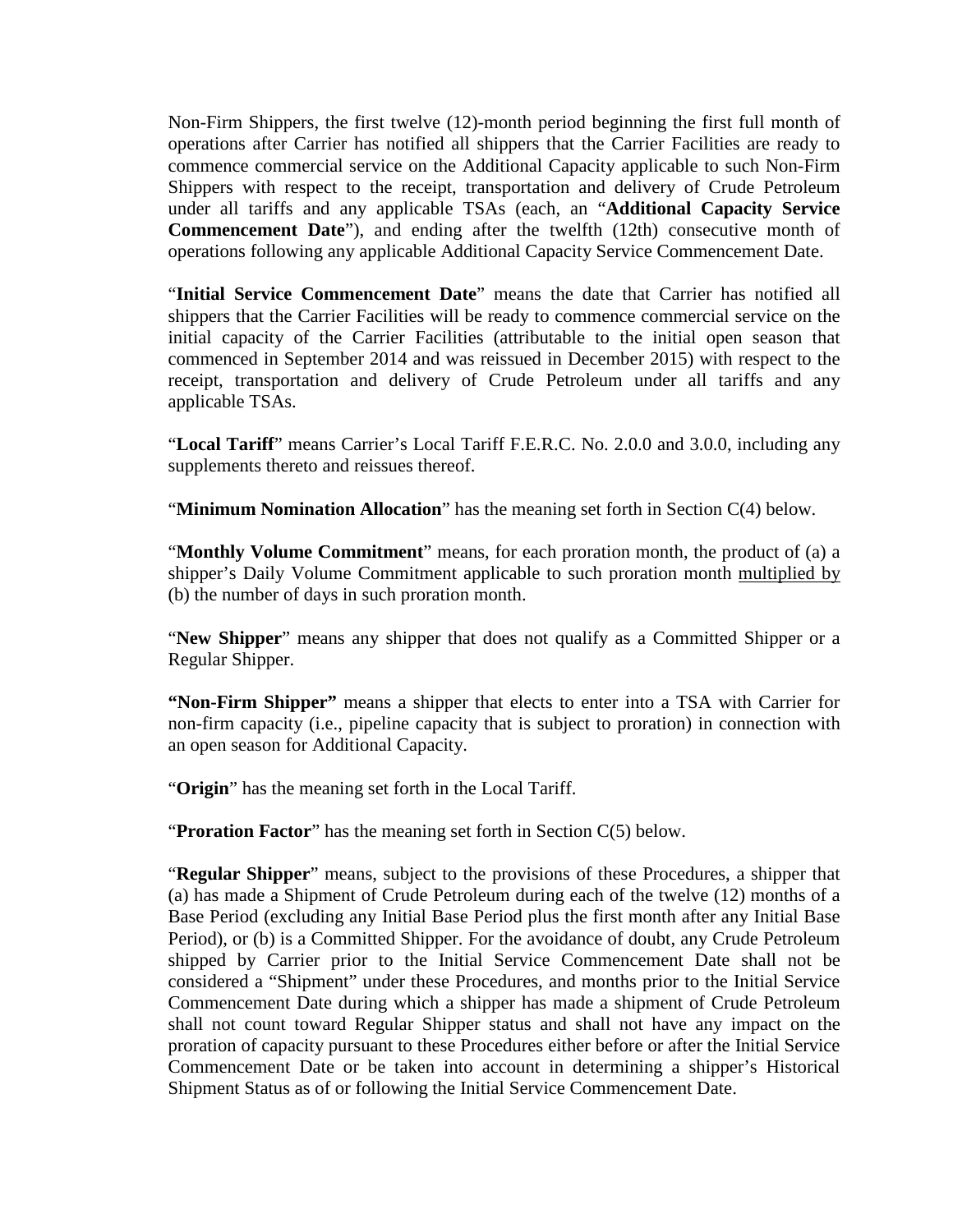"**Shipment**" means the transportation of actual volumes of Crude Petroleum through the Carrier Facilities from the Origin to the Destination, as measured on an average Bpd basis (averaged over a calendar month).

"TSA" means a transportation services agreement fully executed by both Carrier and an individual shipper and entered into as a result of either the open season Carrier held beginning September 2014 and reissued December 2015 or any subsequent open season.

#### **B. Determination of Historical Shipment Status for Regular Shippers**

The following procedures shall govern the determination of a Regular Shipper's Historical Shipment Status.

- 1. The Historical Shipment Status for Regular Shippers (excluding Anchor Firm Shippers and Firm Shippers, which are instead addressed in Section B.2. below) shall, during any Initial Base Period, be determined with reference to both the Regular Shipper's Daily Volume Commitment as set forth in such Regular Shipper's TSA, and actual Shipments on an average Bpd basis, as more fully described below.
	- a. For the first and second months of its Initial Base Period, each Regular Shipper's Historical Shipment Status will be deemed to equal such Regular Shipper's Daily Volume Commitment.
	- b. For the third month of its Initial Base Period, each Regular Shipper's Historical Shipment Status will be deemed to equal the average of one (1) month of the Regular Shipper's actual Shipments (i.e., the Regular Shipper's actual Shipments during the first month of its Initial Base Period), and eleven (11) months of such Regular Shipper's Daily Volume Commitment.
	- c. For each month after the third month during its Initial Base Period and through and including the thirteenth (13th) month after the Initial Service Commencement Date (in the case of Anchor Non-Firm Shippers) or its Additional Capacity Service Commencement Date (in the case of Non-Firm Shippers), each Regular Shipper's Historical Shipment Status will equal the average of the actual Shipments for all months after the Initial Service Commencement Date (in the case of Anchor Non-Firm Shippers) or its Additional Capacity Service Commencement Date (in the case of Non-Firm Shippers) for which Carrier has actual Shipment data, and the Regular Shipper's Daily Volume Commitment for the additional number of months as needed to equal twelve (12) months of historical Shipments.
	- d. The foregoing procedure would continue for each of the twelve (12) months of its Initial Base Period until the Regular Shipper has established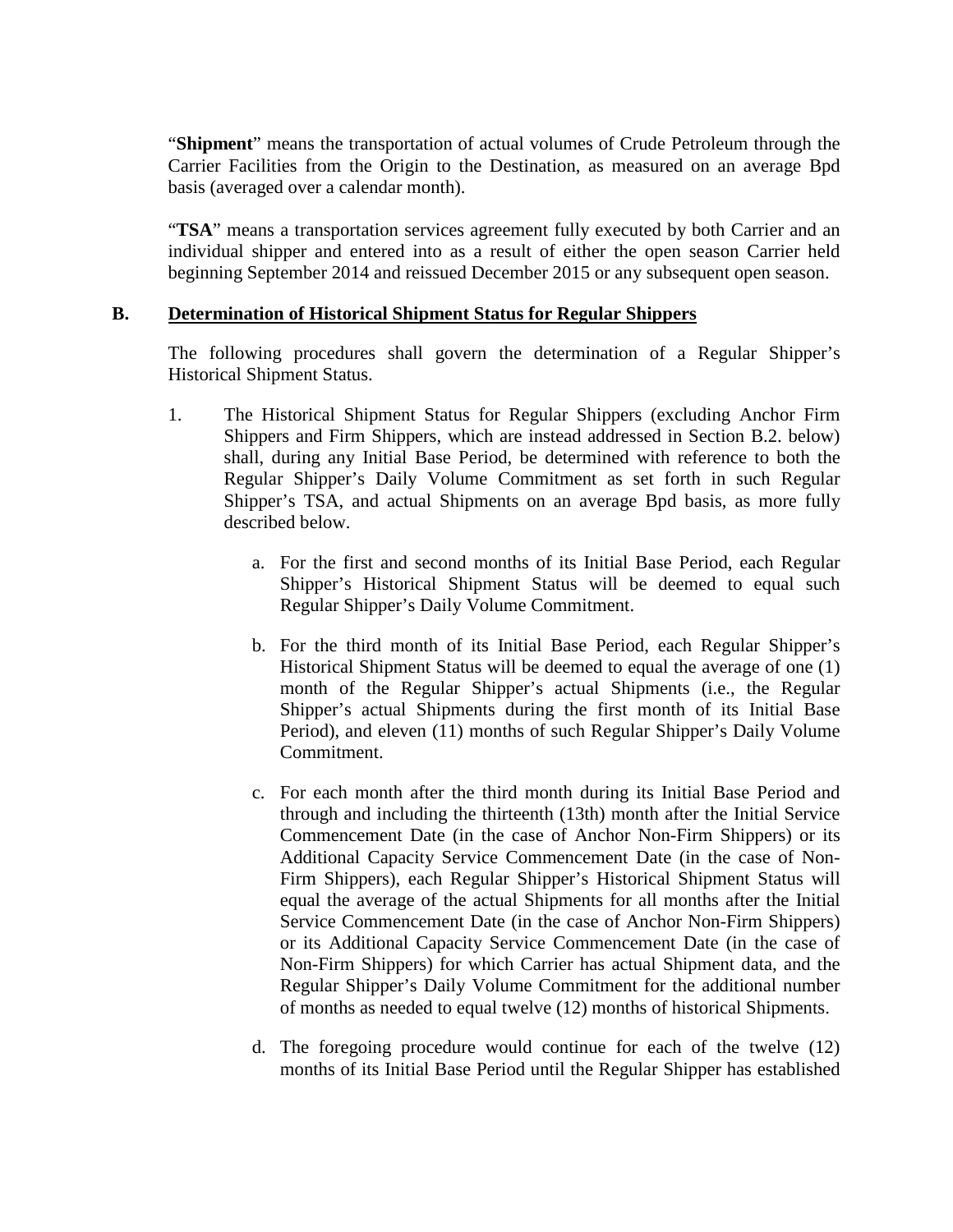twelve (12) months of actual Shipment history, and also for the first month following the expiration of its Initial Base Period.

- e. If a Regular Shipper experiences an event of force majeure during any month of its Initial Base Period that prevents it from delivering any Crude Petroleum for Shipment, the Regular Shipper's historical Shipments for such month will be deemed to equal such shipper's Daily Volume Commitment for such month.
- 2. The Historical Shipment Status for an Anchor Firm Shipper or Firm Shipper shall, for any and every proration month, be equal to the greater of (a) the average of all Shipments (on a Bpd basis and including all Shipments under its firm capacity, non-firm capacity and uncommitted capacity) by such Anchor Firm Shipper or Firm Shipper during the applicable Base Period, and (b) the average of such Anchor Firm Shipper's or Firm Shipper's Monthly Volume Commitment for each month during the applicable Base Period.

# **C. Allocation Method**

- 1. Capacity will be allocated on a monthly basis.
- 2. These Procedures will be applied to the Carrier Facilities as a single pipeline segment from the Origin to the Destination.
- 3. Anchor Firm Shipper and Firm Shipper Capacity:
	- a. Each Anchor Firm Shipper and Firm Shipper will be allocated a volume (on a Bpd basis averaged over the month of allocation) equal to the Daily Volume Commitment as set forth in such Anchor Firm Shipper's or Firm Shipper's TSA.
	- b. If an Anchor Firm Shipper or Firm Shipper nominates Crude Petroleum in excess of the above amount, then the excess incremental volume shall be subject to proration under Section  $C(5)$  and Section  $C(6)$  below; provided that any Anchor Firm Shipper's Incremental Barrels shall be subject to Section D below.
	- c. If an Anchor Firm Shipper or Firm Shipper nominates Crude Petroleum less than or equal to its Daily Volume Commitment as set forth in such Anchor Firm Shipper's or Firm Shipper's TSA, such nomination will not be subject to prorationing; provided, however, that if an Anchor Firm Shipper or Firm Shipper is unable to arrange for the delivery of its Crude Petroleum at the Destination, then such Anchor Firm Shipper's or Firm Shipper's nomination shall be deemed to be reduced by the volume that such Anchor Firm Shipper or Firm Shipper is unable to arrange for at the Destination.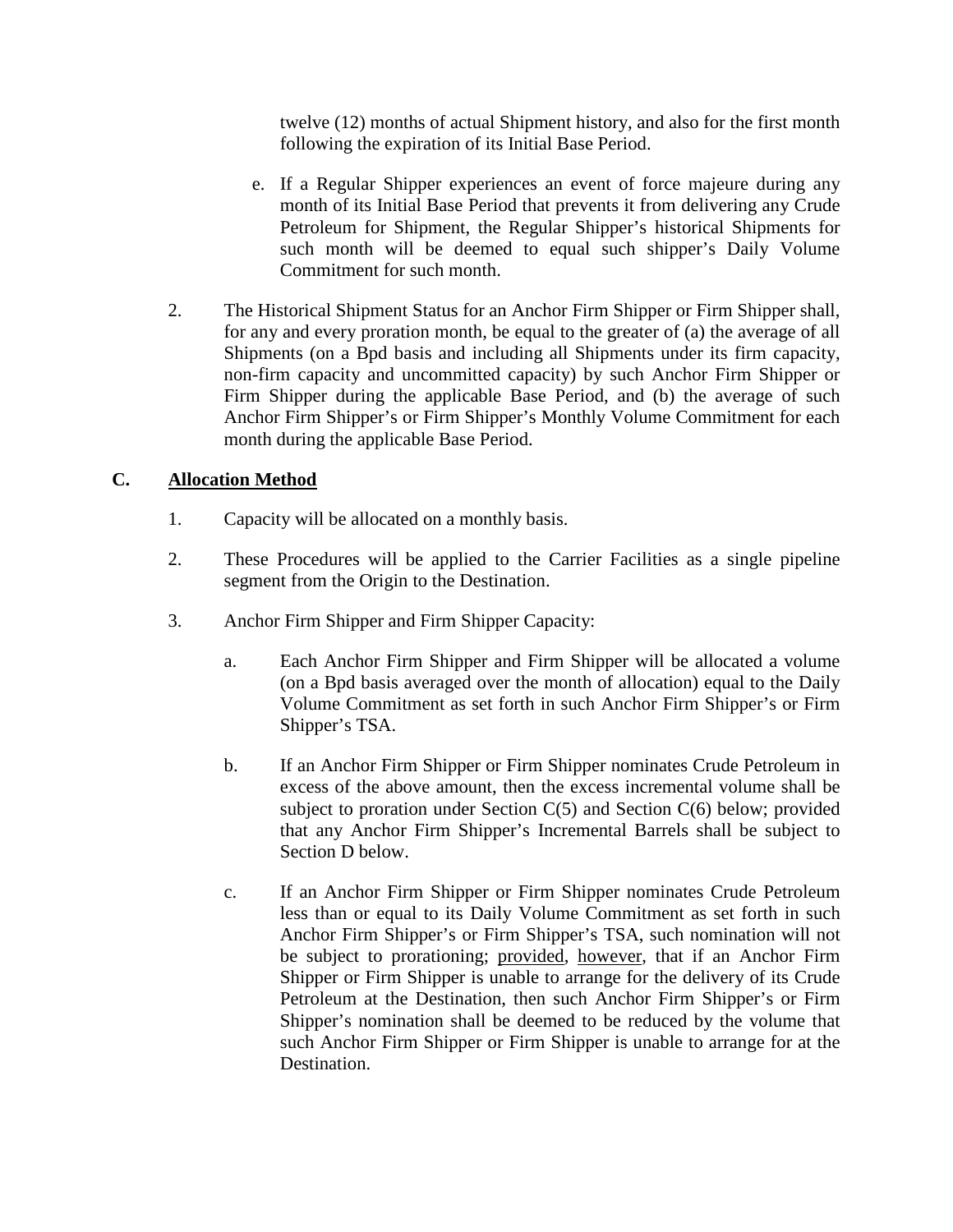- d. If in any proration month the total available capacity on Carrier's Facilities is less than the aggregate Daily Volume Commitments of all Anchor Firm Shippers and Firm Shippers (due to an event of force majeure or any operational disruption), the Firm Shippers' nominations shall be prorated first (based on each Firm Shipper's Daily Volume Commitment) and the Anchor Firm Shippers' nominations shall only be prorated if the total available capacity is less than the aggregate Daily Volume Commitments of all Anchor Firm Shippers (in which case proration shall be based on each Anchor Firm Shipper's Daily Volume Commitment).
- e. Notwithstanding anything herein to the contrary, any portion of the Anchor Firm Shippers' aggregate Monthly Volume Commitments that is not nominated in a proration month by the Anchor Firm Shippers shall first be reserved for the Incremental Barrels procedures set forth below in Section D, and such capacity shall only be released and made available to the other shippers pursuant to the provisions of this Section C if it is not first allocated among the Anchor Firm Shippers pursuant to such Section D.
- 4. New Shipper Capacity:

Each New Shipper will be allocated the volume of its monthly nomination (on a Bpd basis), but in no event more than a maximum of two percent (2%) of the total capacity of the Carrier Facilities (measured on a Bpd basis). If the total allocation among all New Shippers would exceed ten percent (10%) of the total capacity of the Carrier Facilities (measured on a Bpd basis), then each New Shipper's allocation will be reduced on a pro rata basis (using nominated volumes) so that the allocations to all New Shippers in the aggregate do not exceed 10% of the total capacity of the Carrier Facilities; provided, however, if a New Shipper is unable to arrange for the delivery of its Crude Petroleum at the Destination, then such New Shipper's nomination shall be deemed to be reduced by the volume that such New Shipper is unable to arrange for at the Destination; and provided further, that if such pro rata allocation in a given month results in no New Shipper being allocated the monthly minimum volume set forth in Item 40 of Carrier's applicable FERC Rules and Regulations Tariff (the "**Minimum Nomination Allocation**"), then Carrier will administer a lottery in order to allocate capacity to New Shippers as follows:

- a. Carrier will use a software-generated random number process to randomly assign each New Shipper a number from one to the number representing the total number of New Shippers participating in the lottery (i.e. if there are thirty New Shippers, numbers one through thirty will be assigned).
- b. The New Shipper assigned number one will receive the first Minimum Nomination Allocation. Thereafter, Minimum Nomination Allocations will be assigned to New Shippers sequentially, from the lowest assigned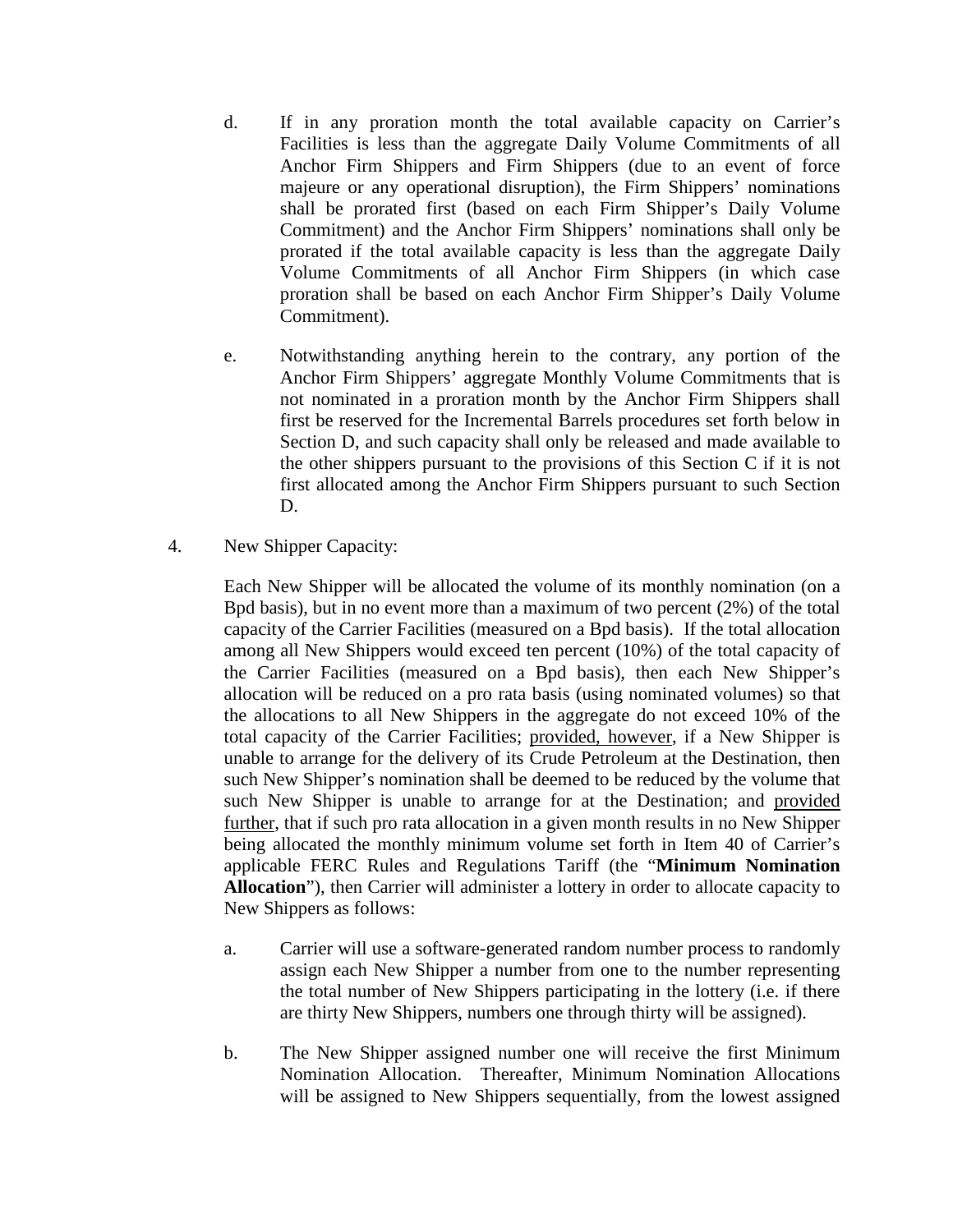number to the highest assigned number, until the 10% of capacity provided for New Shippers is fully allocated.

Following the lottery, Carrier will notify New Shippers as to whether they were allocated capacity in that month.

- 5. Regular Shipper Capacity:
	- a. All capacity not allocated to Anchor Firm Shippers, Firm Shippers and New Shippers will be allocated to Regular Shippers based on each Regular Shipper's Historical Shipment Status; provided that with respect to allocations of capacity prior to the Initial Service Commencement Date, all capacity not allocated to Anchor Firm Shippers, Firm Shippers and New Shippers will be allocated to Regular Shippers on a pro rata basis each month as any Crude Petroleum shipped by Carrier prior to the Initial Service Commencement Date will not have an impact on the proration of capacity pursuant to these Procedures either before or after the Initial Service Commencement Date.
	- b. For purposes of these Procedures, the "**Proration Factor**" for each Regular Shipper shall be equal to the quotient of (i) the Regular Shipper's Historical Shipment Status at the time of allocation; divided by (ii) the aggregate total of all Regular Shippers' Historical Shipment Statuses at the time of allocation.
	- c. The capacity allocated to each Regular Shipper each month will be equal to the lesser of: (i) its monthly nomination; or (ii) its Proration Factor share of all capacity available to Regular Shippers on the Carrier Facilities for such month; provided, however, that if a Regular Shipper is unable to arrange for the delivery of its Crude Petroleum at the Destination, then such Regular Shipper's nomination shall be deemed to be reduced by the volume that such Regular Shipper is unable to arrange for at the Destination.
- 6. Remaining Capacity:

Any remaining capacity not allocated through the application of subsections 3 through 5 of this Section C will be allocated among all shippers having remaining unmet nominations, in proportion to each such shipper's initial capacity allocation resulting from the application of such subsections 3 through 5 (for the avoidance of doubt notwithstanding the percentage caps set forth in subsection 4 above). If allocation to any shipper pursuant to these Procedures exceeds its remaining nomination, then the excess volume will be allocated among all other remaining nominations (for the avoidance of doubt notwithstanding the percentage caps set forth in subsection 4 above) until the remaining capacity is fully allocated or all of the remaining nominations have been fulfilled.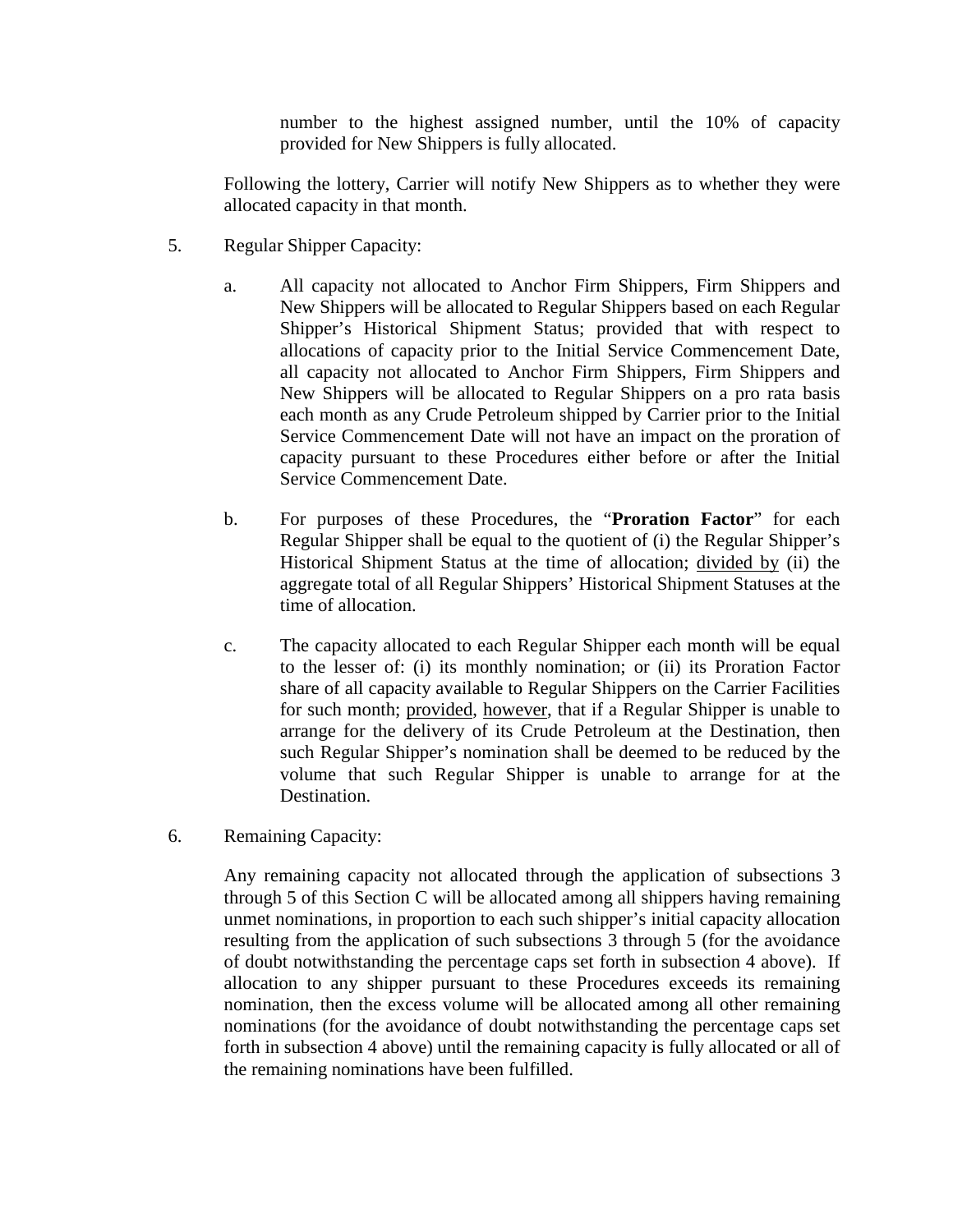7. For the avoidance of doubt, no prorationing, allocation or similar practices, policies or procedures of any pipeline or facility operator interconnecting with the Carrier Facilities at the Destination shall be construed to form a part of or be integrated herein.

# **D. Incremental Barrels**

- 1. In the event that one or more Anchor Firm Shipper(s) fail to nominate all of its or their Monthly Volume Commitment in a proration month, Incremental Barrels shall be allocated among the Anchor Firm Shippers as follows:
	- a. An Anchor Firm Shipper shall be allocated firm capacity equal to its Incremental Barrels, provided that the total allocation of such Incremental Barrels to one or more Anchor Firm Shippers does not cause the percentage of firm capacity allocated to all Anchor Firm Shippers for the proration month to exceed the aggregate Daily Volume Commitments then in effect for Anchor Firm Shippers during the proration month.
	- b. If the total allocation of such Incremental Barrels to one or more Anchor Firm Shippers in a proration month would cause the Anchor Firm Shippers to be allocated firm capacity in excess of the aggregate Daily Volume Commitments then in effect for Anchor Firm Shippers for the proration month, Carrier shall allocate such Incremental Barrels available on the pipeline for the proration month among all Anchor Firm Shippers requiring such Incremental Barrels, with such allocation being done on a pro rata basis according to the level of each Anchor Firm Shipper's Daily Volume Commitment then in effect. Incremental Barrels shall not be included in an Anchor Firm Shipper's Historical Shipment Status.
- 2. The rate applicable to Incremental Barrels shipped by an Anchor Firm Shipper in a month shall be the Anchor Firm Shipper's then-effective tariff rate for firm shipments.

# **E. Procedural Schedule**

- 1. Shipper nominations must be submitted via Carrier's COBALT (or successor) system prior to 5:00 p.m. Central Time, on the  $15<sup>th</sup>$  day of the month preceding the month for which the nominations apply; provided, however, to accommodate the administration of the lottery process, New Shipper nominations must be submitted to Carrier prior to 5:00 p.m. Central Time the  $13<sup>th</sup>$  day of the month preceding the month for which the nominations apply. If the  $13<sup>th</sup>$  or  $15<sup>th</sup>$  day of the month falls on a weekend or holiday, then nominations are due on the last day that is not a weekend or holiday before the  $13<sup>th</sup>$  or  $15<sup>th</sup>$  day.
- 2. Carrier (directly or through a designated scheduler) will, within two working days after the  $15<sup>th</sup>$  day of the month preceding the month for which the nominations apply (or such earlier day pursuant to the last sentence of Section E(1) above),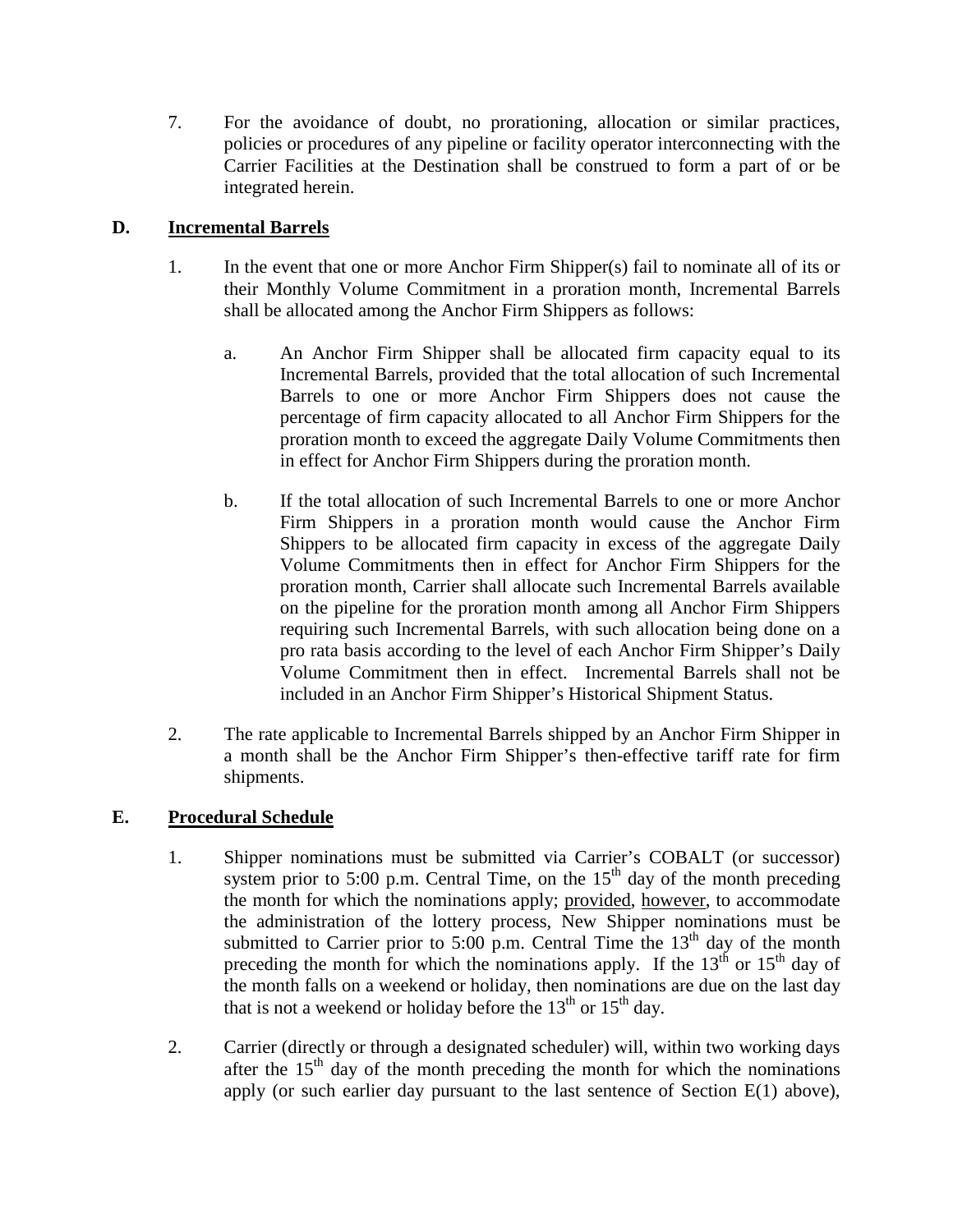reply by email to the shipper with its allocated capacity based on these procedures.

- 3. Each shipper must, within one working day of the email sent by Carrier pursuant to Section E(2), reply by email of its acceptance of the allocated capacity. If a shipper does not notify the Carrier of its acceptance of the allocated capacity within such timeframe, its allocated capacity will be allocated to the other shippers based on these procedures.
- 4. After Carrier completes the steps in Sections E(1) through E(3) above, Carrier (directly or through a designated scheduler) will notify each shipper of its confirmed allocated capacity (the "**Confirmed Capacity**").

# **F. Shipper Obligation**

In addition to a shipper's obligation to pay the applicable transportation charges under the Local Tariff, if a shipper does not tender for shipment its Confirmed Capacity during any month in which Carrier's facilities are prorated, the shipper will be invoiced and will be responsible for payment of an amount equal to the product of (a) the difference of shipper's Confirmed Capacity for such month, less any volumes actually shipped by such shipper during such month; multiplied by (b) the then-current tariff rate applicable to the Confirmed Capacity; provided, however, in the event such shipper is a party to a TSA with Carrier at that time, charges under this paragraph shall be without duplication of amounts due under the TSA and shall only apply to the extent they would exceed charges due for such month under the TSA.

# **G. Cooperating Shippers**

Notwithstanding anything in these Procedures to the contrary:

- 1. Anchor Shipper, Firm Shipper, New Shipper, and Regular Shipper allocations may not be assigned, conveyed, loaned, or transferred to any shipper other than the shipper assigned such allocation by Carrier. However, such allocations may be transferred (a) as an incident of the bona fide sale of all or substantially all of the shipper's business or to a successor to the shipper's business, or by the operation of law (such as by an executor or trustee in bankruptcy); or (b) by an Anchor Shipper's permitted assignment of its TSA pursuant to the terms and conditions therein.
- 2. No shipper may become an Anchor Shipper, Firm Shipper, New Shipper, or Regular Shipper as a result any sale, transfer, assignment, loan, or other conveyance of Shipment history from another shipper, including without limitation from any Cooperating Shipper. However, Shipment history may be transferred (a) as an incident of the bona fide sale of all or substantially all of the shipper's business or to a successor to the shipper's business, or by the operation of law (such as by an executor or trustee in bankruptcy); or (b) by an Anchor Shipper's permitted assignment of its TSA pursuant to the terms and conditions therein.